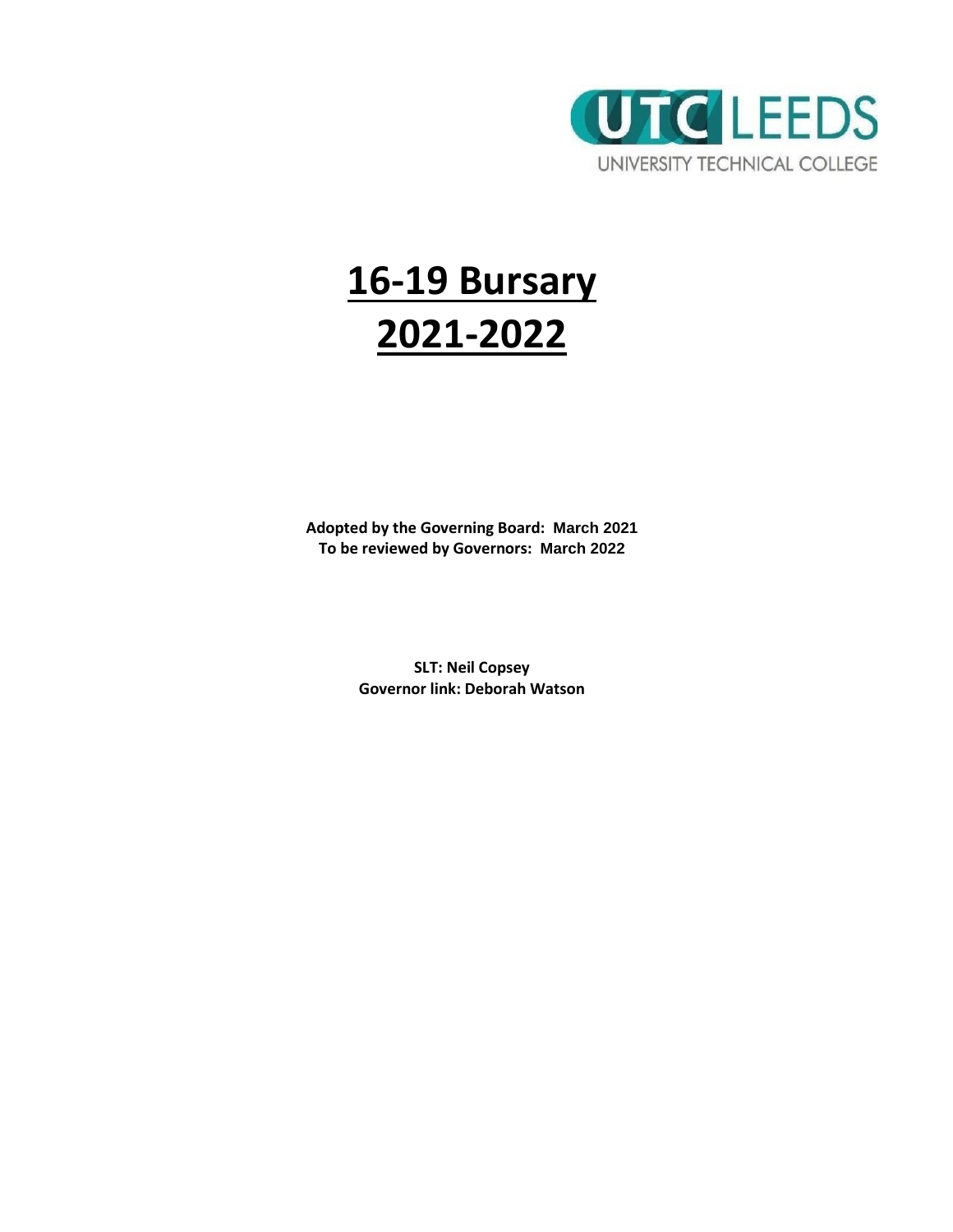# **16-19 Bursary Fund Policy**

This policy sets out arrangements for how the school will operate the 16-19 Bursary Funds during the academic year.

The 16 to 19 Bursary Fund provides financial support to help students to overcome specific barriers to participation so they can remain in education and training. The school has received this funding to help students to meet the cost of participating in post-16 education and training.

This policy is based on the Education Funding Agency's "16-19 Bursary Fund – Guide for 2020 to 2021 academic year".

# **General Eligibility and Awards Criteria**

To be eligible to receive a Bursary in the 2020/21 academic year, all young people must be aged 16, 17 or 18 at 31 August 2020, meet the residence criteria in the ESFA Funding Guidance for 2020/21 Academic Year and attend suitable provision subject to inspection by a public body.

#### **ELIGIBILITY**

The following groups of young people are eligible to apply for 16-19 Bursary Funds:

- **Group One**: Vulnerable Young People up to £1,200 bursary
- **Group Two**: Discretionary Bursary Up to £800 bursary

# *Eligibility for Group One:*

A bursary of **up to £1,200** per annum for a full time course (30 weeks or more) is available to students who meet the following criteria:

The defined vulnerable groups are:

- Young people in care or care leavers (ESFA class 'care leavers' as young people aged 18-21 who have been looked after for more than 13 weeks or since the age of 14; or young people who cease to be looked after or accommodated, including unaccompanied asylum-seeking children).
- Young people claiming Income Support or Universal Credit (in their own name).
- Young people getting both Disability Living Allowance or Personal Independence Payments and Employment Support Allowance (ESA) or Universal Credit (in their own name)

Appropriate evidence confirming eligibility will be required.

#### *Eligibility for Group Two:*

A Discretionary Bursary of **up to £800** per annum for a full time course (30 weeks or more) is available, subject to availability of remaining funds and to all students who meet the following criteria: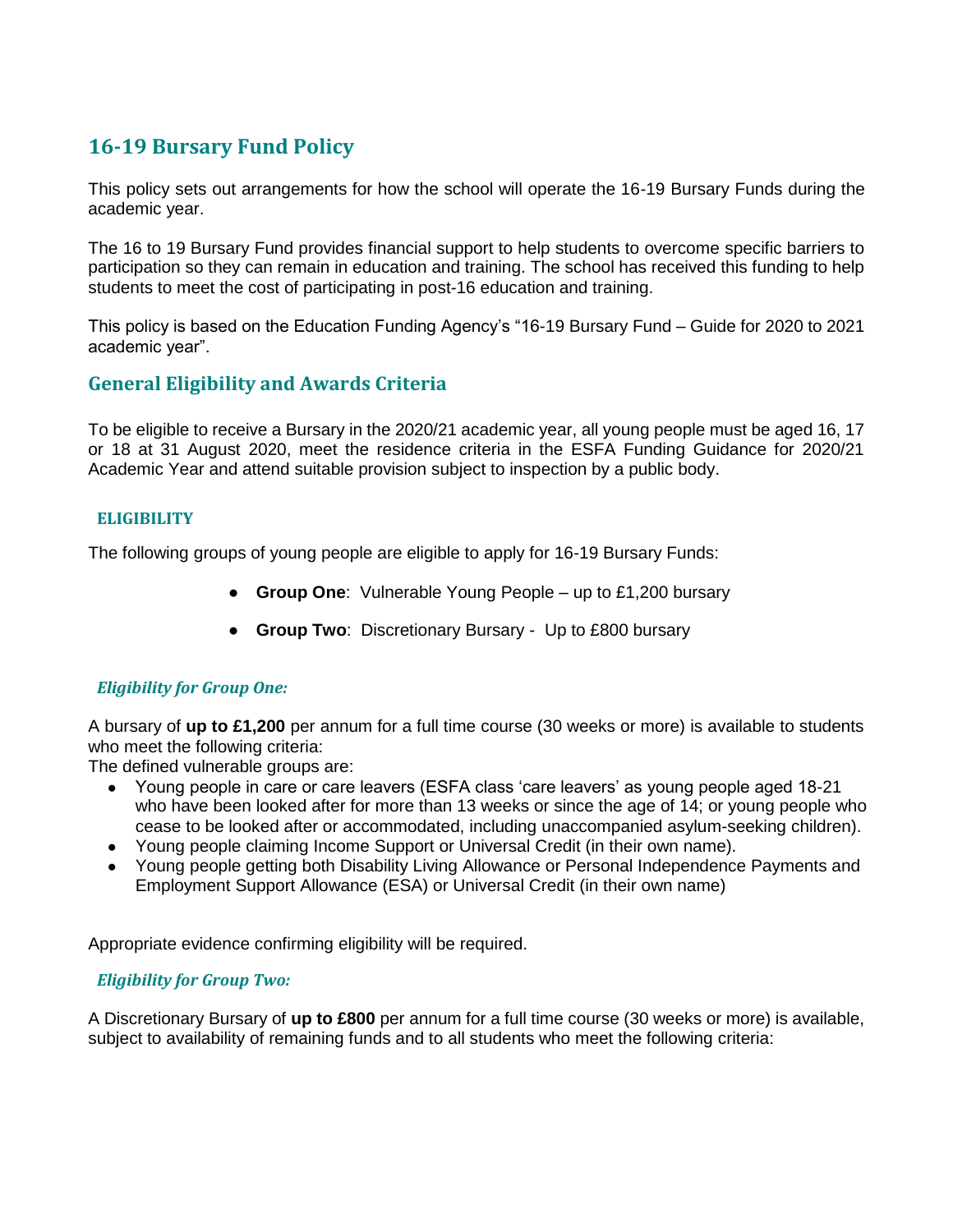Medium priority – net household income of less than £16,190

#### *Awards will be made according to the following criteria:*

- 1. Level of family income
- 2. Nature of the application priority will always be given to essential curricular requests
- **3. The school has decided to allocate a greater share of these limited funds to those qualifying students incurring significant transport costs.**
- 4. The finances available within the fund

# **EVIDENCE OF ELIGIBILITY**

All applications to access 16-19 Bursary Fund must be supported by appropriate evidence. Copies of evidence shall be retained by the school to provide financial assurance as required. All evidence will be treated as confidential.

Acceptable evidence under **Group One, Vulnerable Bursary,** will be either**:**

● Statement from the Local Authority confirming the young person's current or previous looked after status;

For students in receipt of Income Support or Universal Credit, a copy of their Income Support or Universal Credit award notice. This must clearly state that the claim is in the student's name/confirm they are entitled to the benefits in their own right. The evidence must not state any conditions that prevent them from participating in further education or training.

For students in receipt of Universal Credit, institutions must also see a tenancy agreement in the student's name, a child benefit receipt, children's birth certificates, utility bills etc

For students receiving UC/ESA and Disability Living Allowance and Personal Independence Payments, a copy of their UC claim from DWP (UC claimants should be able to print off details of their award from their online account). Evidence of receipt of Disability Living Allowance or Personal Independence Payment, must also be provided

If you are applying under **Group Two and Three, Discretionary Bursary,** then you will need to provide evidence of income / benefits entitlement stated on your application.

Examples of types of acceptable evidence (photocopies accepted) are shown in the table below.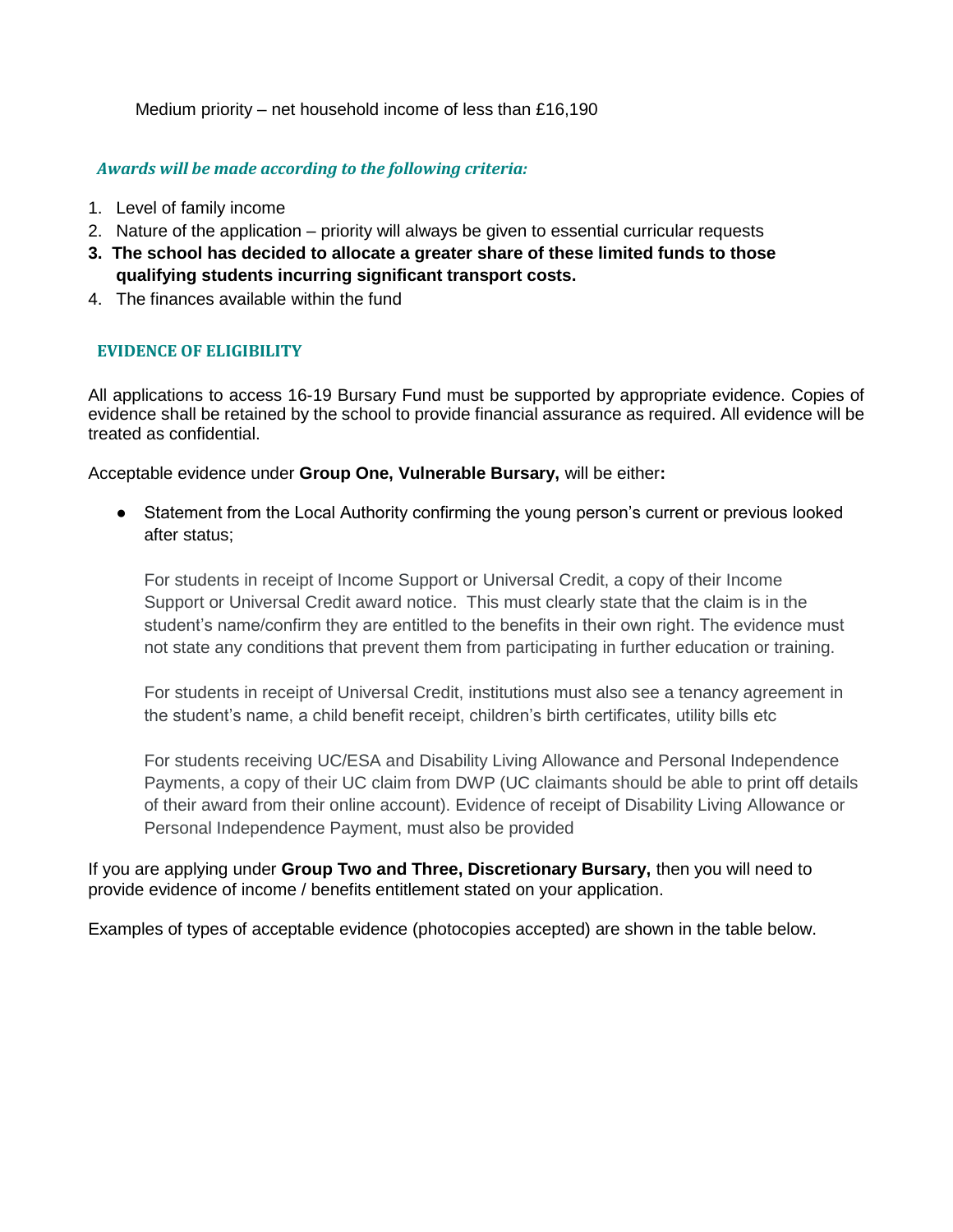| <b>Type of Income</b>                                                                    | <b>Evidence Required</b>                                                                                                     |
|------------------------------------------------------------------------------------------|------------------------------------------------------------------------------------------------------------------------------|
| <b>Annual Salary</b>                                                                     | P60 for last tax year, or week 52 (last week in March) payslip or month 12<br>(March) payslip                                |
| <b>Income Support or</b><br>Universal Credit                                             | Entitlement / Award letter – dated within the last 3 months                                                                  |
| <b>Job Seekers Allowance</b>                                                             | Entitlement / Award letter – dated within the last 3 months                                                                  |
| <b>Employment Support</b><br>Allowance                                                   | Entitlement / Award letter – dated within the last 3 months                                                                  |
| <b>Incapacity Benefit</b>                                                                | Entitlement / Award letter – dated within the last 3 months                                                                  |
| <b>Carer's Allowance</b>                                                                 | Entitlement / Award letter – dated within the last 3 months                                                                  |
| <b>Housing Benefit</b>                                                                   | Entitlement / Award letter – dated within the last 3 months                                                                  |
| <b>Council Tax Benefit</b>                                                               | Entitlement / Award letter – dated within the last 3 months                                                                  |
| Any other benefit Inc                                                                    | Entitlement / Award letter – dated within the last 3 months                                                                  |
| <b>Working Tax Credit</b>                                                                | Working Tax Credit Award Notice marked for current year. Must be for full year<br>and not partial awards (FULL AWARD NOTICE) |
| <b>Child Tax Credit</b>                                                                  | Working Tax Credit Award Notice marked for current year. Must be for full year<br>and not partial awards (FULL AWARD NOTICE) |
| <b>Child Benefit</b>                                                                     | Award letter                                                                                                                 |
| <b>Grants or bursaries etc.</b>                                                          | Relevant paperwork detailing entitlement and amount paid                                                                     |
| <b>Disability Living</b><br><b>Allowance or Personal</b><br><b>Independence Payments</b> | Entitlement / Award letter – dated within the last 3 months                                                                  |
| Any other income                                                                         | Relevant paperwork, e.g. evidence of income from self-employment (Self<br>Assessment Tax Calculation SA302), etc.            |

The student must inform school immediately of any changes to status, otherwise money may have to be paid back.

PLEASE NOTE: Passing the eligibility threshold in Group Two **does not** guarantee funding. The individual circumstances of all applicants, the funding available and the nature of the funding request will all be deemed relevant, differentiating factors.

#### **APPLICATION PROCESS**

Applications for a Bursary must be made using the correct application form and should be submitted in full by **25th September**. Applications made after this date will be considered as long as sufficient funds are available.

In most cases applications will be processed within two weeks and applicants will be informed in writing of the decision.

Subject to meeting the condition requirements as detailed below, payments will be made by BACS to a bank account in the name of the young person **on a monthly basis**. The young person must have a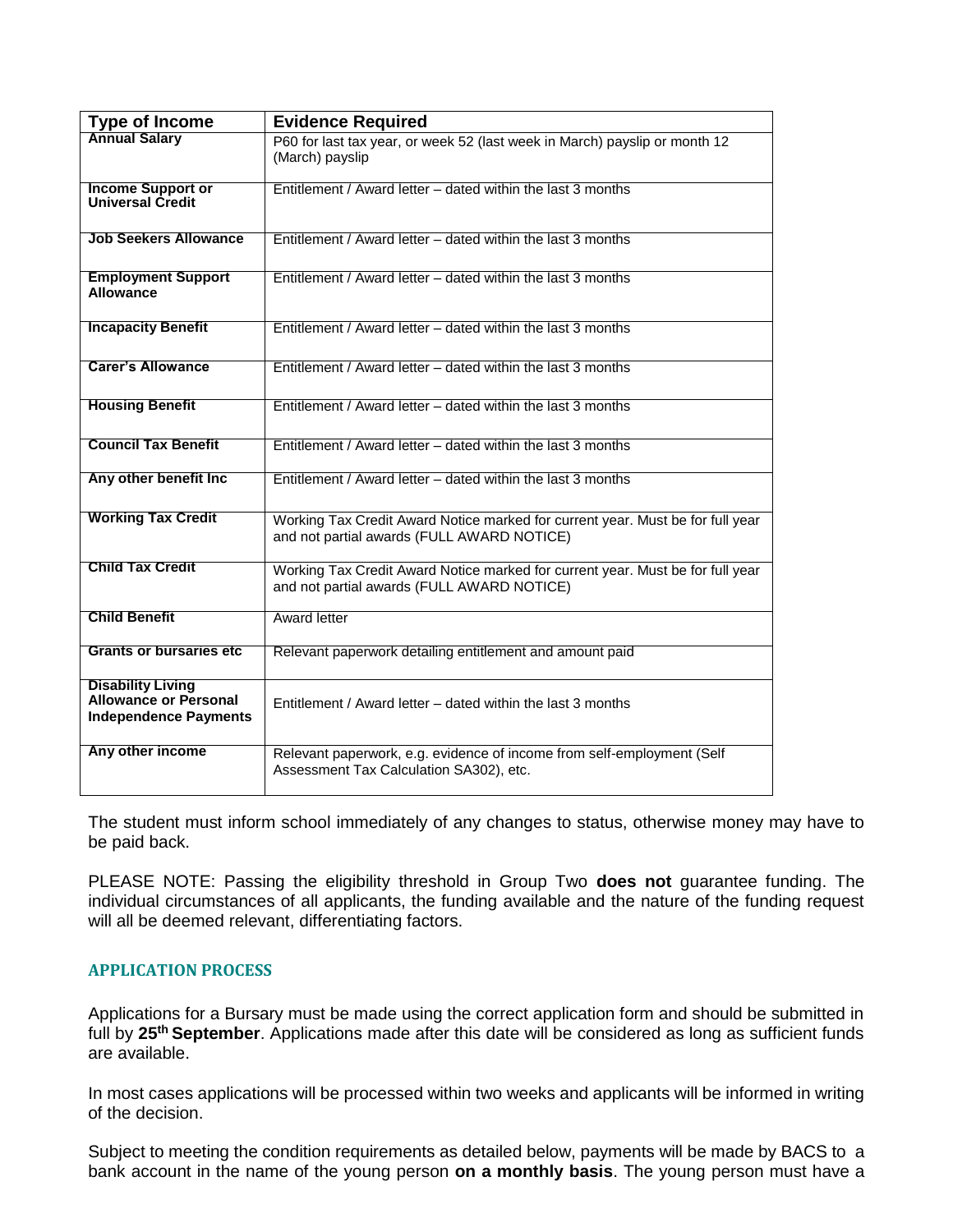valid bank account in their name unless there are exceptional reasons.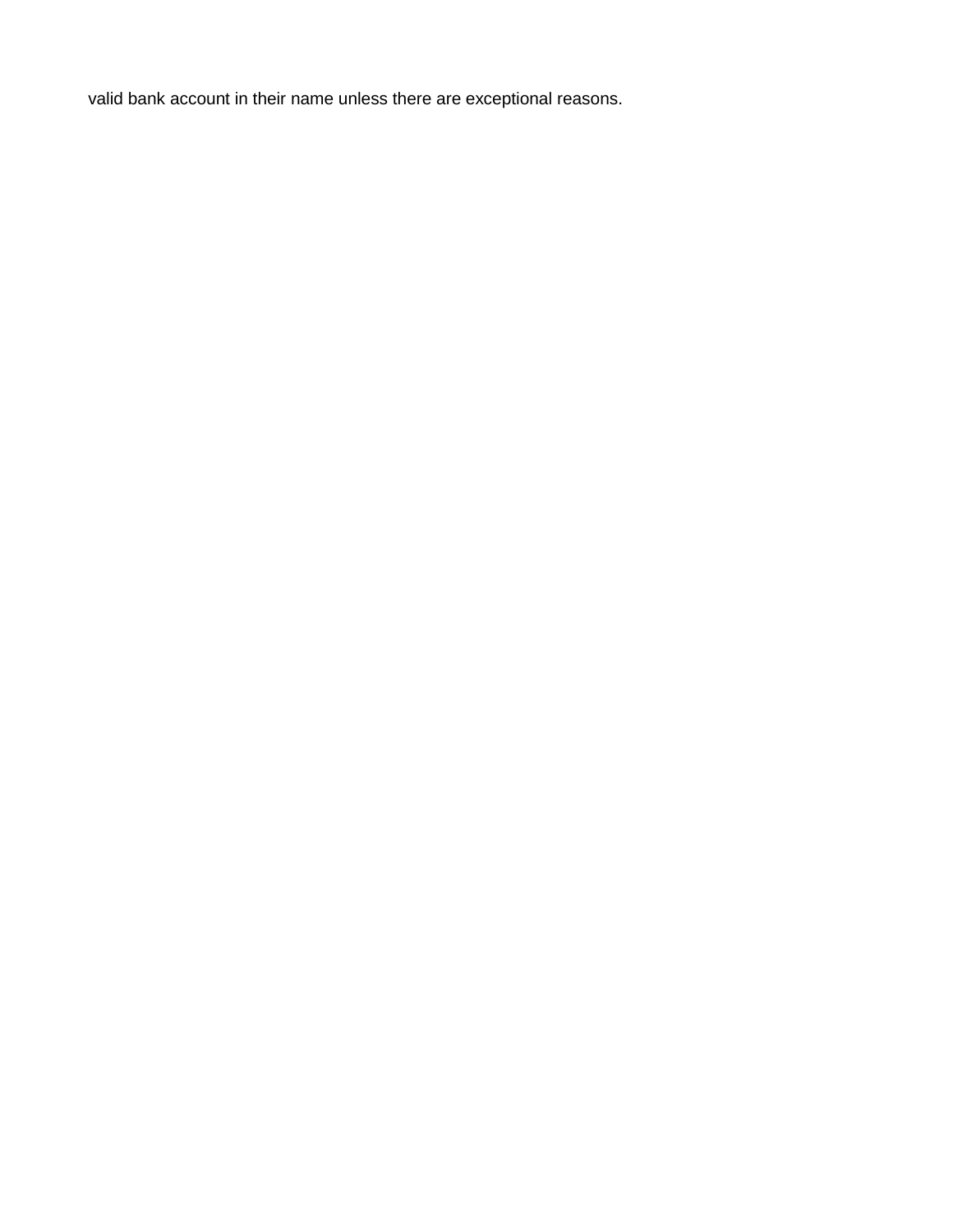Timing of payments will be at the school's discretion.

#### **QUALIFYING CONDITION REQUIREMENTS**

All young people who wish to apply for the bursary must meet the following conditions:

- 1. **Attendance**: on or above school target (95%) unless there is a valid reason why this level of attendance cannot be achieved. All young people must endeavor to meet punctuality and attendance requirements.
- 2. **Behaviour:** All young people must behave appropriately and submit work of an appropriate level and to the required deadlines.
- 3. All students must adhere to the terms of our **Sixth Form Learning Agreement**

If the young person does not meet these conditions, the school reserves the right to withdraw or suspend Bursary payments.

#### **HARDSHIP FUND**

Learners facing financial hardship due to exceptional reasons and/or their circumstances changing, and / or in need of assistance with course related costs are invited to apply. This is a means tested bursary so applications should be submitted with evidence of income (from the table above). School's qualifying condition requirements above also apply.

Items to be funded through cash and/or "in kind" payments may include:

- Basic stationery
- Books & materials
- Specialist Subject Material
- Emergency Accommodation and meals
- Course fees, exam resits
- UCAS fee, travel to Open Days and/or interview costs
- Course trips
- Other justified costs

#### **DISTRIBUTION OF THE HARDSHIP FUND**

Except in emergencies or other unforeseen circumstances, students can normally apply up to three times a year to the **Hardship Fund**. To receive an award, applicants must have submitted a completed form accompanied by the required evidence of income by the Friday before the half term holiday of the relevant term.

The hardship element of the fund will be distributed at the discretion of the school as a full payment, payment "in kind", contribution towards a cost or a "loan" that is later repayable to the school.

Purchases made under the Bursary remain the property of UTC Leeds and wherever practicable, all equipment purchased under the Hardship Fund must be returned to the school for future use. All emergency payments must be repaid once alternative support is in place.